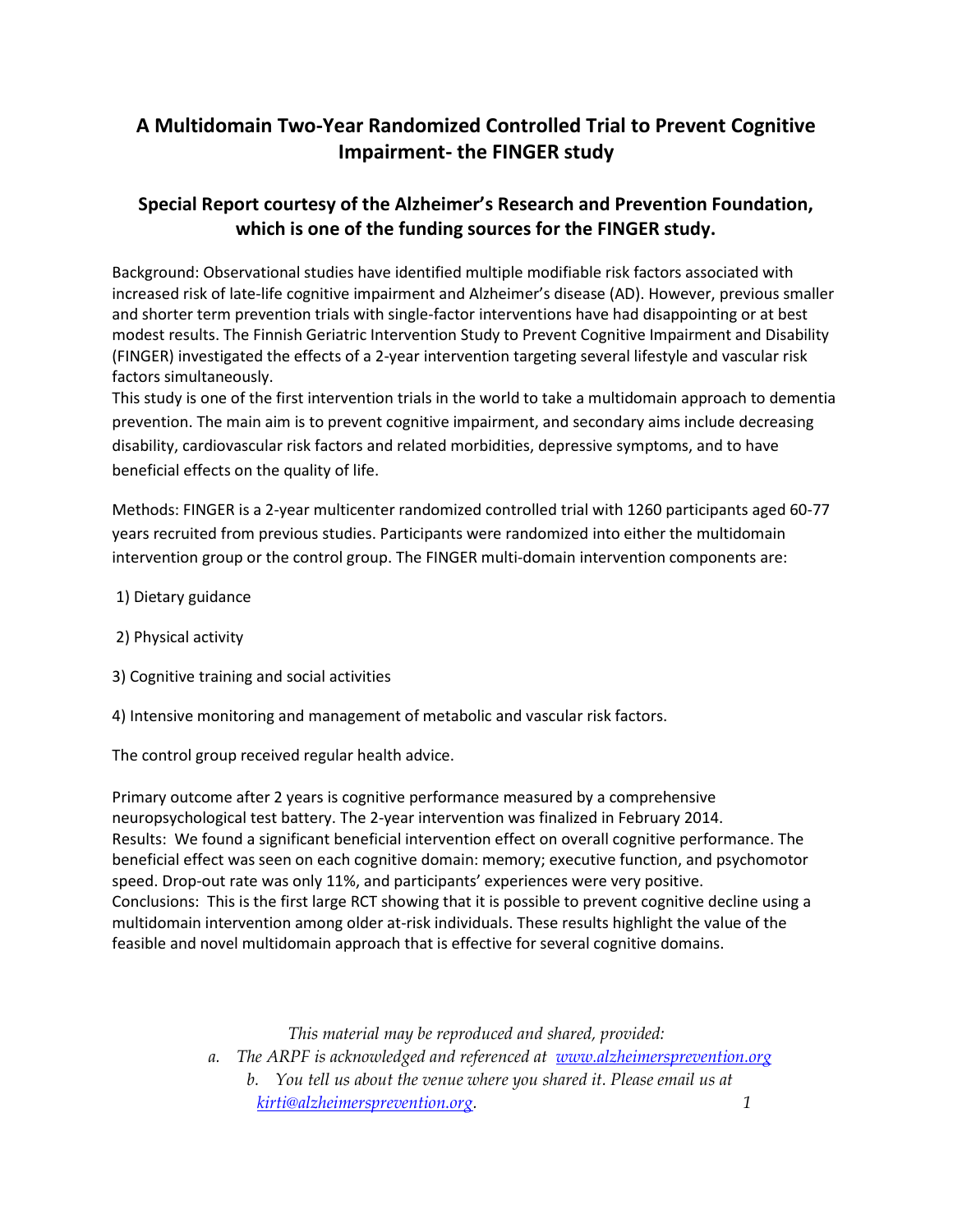An extended follow-up (7 years) with a sustenance intervention is planned to evaluate longer-term effects on dementia/AD incidence, and secondary and exploratory outcomes including biomarkers and neuroimaging with MRI and PET.

## **Risk Factors**



## **Diet intervention**

The nutritional intervention includes individual counselling sessions (three meetings with the study nutritionist during the first year) and group sessions (seven times during the first year and 1-3 times during the second year). Individual sessions include tailoring of the participant's everyday diet based on the recommendations. Group meetings provide more information and support for facilitating lifestyle changes, and include discussions and practical exercises, such as tools to assess own dietary behaviour (eg. tests to assess fat or fiber intake). The recommended diet is based mainly on the Finnish Nutrition Recommendations. Participants are advised to consume a diet with 10-20% of daily energy (E%) from proteins, 25-35E% from fat (less than 10E% from saturated plus trans fatty acids, 10-20E% from monounsaturated fatty acids, 5-10E% from polyunsaturated fatty acids (including 2,5-3 g/day n-3 fatty acids); 45-55 E% from carbohydrates (less than 10E% refined sugar); 25-35 g/day dietary fiber; less than 5 g/day salt; and less than 5 E% from alcohol. These goals are achieved by recommending high consumption of fruit and vegetables, whole grain in all cereal products; low-fat options in milk and meat products; sucrose intake less than 50 g/day; using vegetable margarine and rapeseed oil instead of butter, and consumption of fish at least two portions per week. Fish oil supplements are recommended for participants not consuming fatty fish and vitamin D supplementation (10-20 μg/day) is advised. Additional dietary measures can be taken according to individual needs related to disease history and medication.

*This material may be reproduced and shared, provided:*

*a. The ARPF is acknowledged and referenced at www.alzheimersprevention.org b. You tell us about the venue where you shared it. Please email us at kirti@alzheimersprevention.org. 2*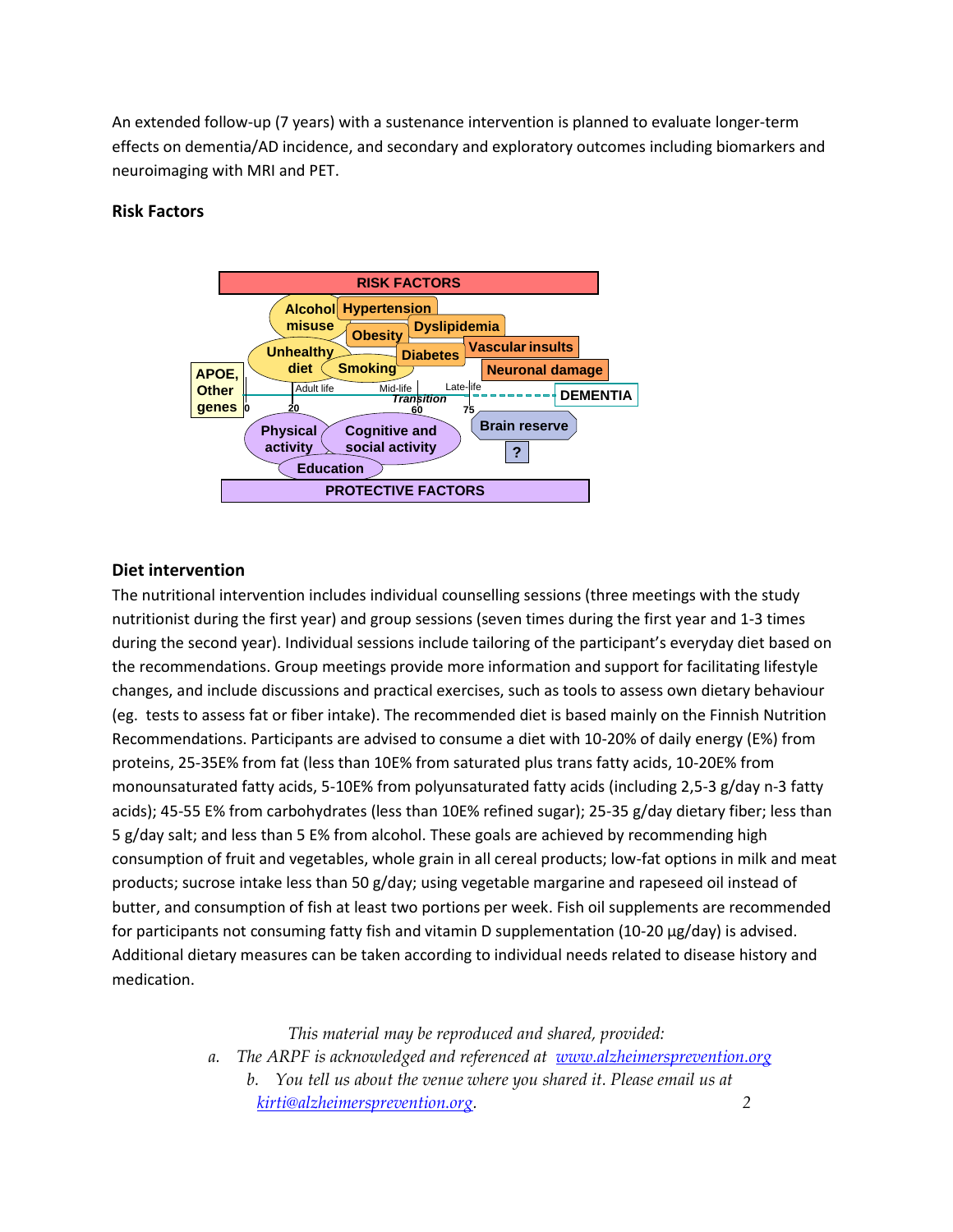The need for weight loss is considered individually and energy intake that facilitates 5-10% of body weight reduction is recommended only if necessary. Additional information on specific foods (i.e. fish) is assessed by a frequency questionnaire

#### **Exercise intervention**

The exercise training program is based on international guidelines and modifying from the Dose Responses to Exercise Training (DR's EXTRA) protocol. The training is guided and supervised by study physiotherapists. The intervention includes individually tailored, progressive muscle strength training and aerobic exercise programs, including exercises to maintain and improve postural balance. Muscle strength training is conducted at the gym and for the first six months is guided by study physiotherapists. Strength training program in standardized to include exercises for the eight main muscle groups (knee extension and flexion, abdomen and back muscles, rotation, upper back and arm muscles, press bench for lower extremity muscles). Postural balance exercises are done within each training session at the gym. Individual aerobic training is planned together with the study participant and comprises activities the study participant prefers and is used to exercising by her/himself. Also aerobic group activities, such as Nordic walking, aqua gym, jogging, and gymnastics are provided within the study. All group activities are guided by study physiotherapists. Muscle strength training and aerobic exercise are recorded in diaries throughout the intervention period. Cardiorespiratory fitness is measured for a sub-group of 400 individuals by a maximal symptom-limited exercise test on a cycle ergometer.

#### **Cognitive training and social activity intervention**

Cognitive training is implemented through group sessions and individual training using a computerbased program modifying protocols previously shown to be effective in RCTs. Training targets episodic memory, executive function, mental speed, and working memory, which are all cognitive measures that show most age-related decline, and are central in everyday situations. The cognitive training consists of 10 group sessions lead by a psychologist (approximately 60-90 minutes/session), when the computer program is introduced, and group discussions on memory-related themes are conducted. Discussions cover topics such as age-related changes in cognition, memory strategies, and every-day memory training. The computer-based training includes two independent training periods of six months each, when participants train using the cognitive training program three times/week, 10-15 minutes/session, for a total of 72 training sessions per period. Computer-based exercises enable an individual-adjusted increase in difficulty levels to facilitate a maximal effect of training. The effect of training is evaluated in testing sessions at the beginning, at three months and at the end of the independent training periods. Social activities are stimulated through the numerous group meetings of all intervention components.

*This material may be reproduced and shared, provided:*

*a. The ARPF is acknowledged and referenced at www.alzheimersprevention.org*

*b. You tell us about the venue where you shared it. Please email us at kirti@alzheimersprevention.org. 3*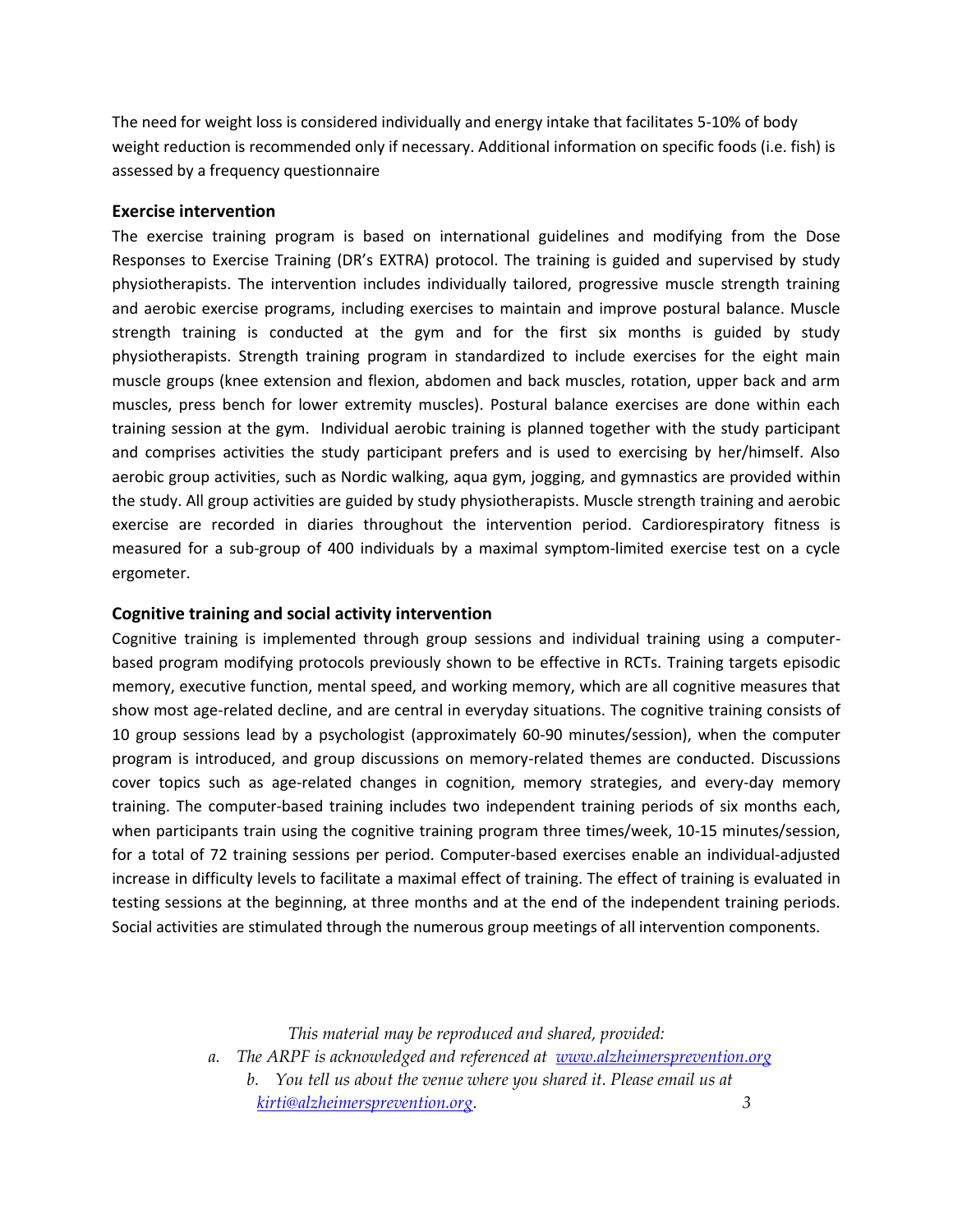## **Intensive monitoring and management of metabolic and vascular risk factors**

The metabolic and vascular risk factors of individuals in the intensive intervention group are evaluated by the study physician according to the latest national evidence based guidelines. The intensive intervention group members meet the study nurse every three months during the first year, and every six months during the second year for anthropometric measurements (weight, blood pressure, hip and waist circumference). Participants are given oral and written information on the importance of reducing these risk factors. Motivating participants to make necessary lifestyle changes is an essential part of the meetings with the physician and nurse. When initiation or adjustment of pharmacologic treatment is necessary, participants are strongly recommended to contact their own physician at the primary health care center.

## **What's Next**

The plan is to conduct an extended follow-up in the FINGER study. In the 7-year extended FINGER trial, the aim is to assess the long-term effects of the initial 2-year intensive multi-domain intervention followed by a sustenance intervention on cognition, dementia/AD incidence, and secondary outcomes. Carrying out the 7-year extended FINGER follow-up examinations is crucial for evaluation of the longterm intervention effects and total benefits and mediating pathways.

FINGER has evoked a great deal of interest in the scientific community. So far, there are three published peer-reviewed articles, one book chapter, and 3 manuscripts based on the FINGER study. There have been several invited lectures about the FINGER study in the leading international meetings in the field, and other communication to both professional and lay public. The main results of the intervention will be reported in 2015 in national and international conferences and published in leading peer-reviewed journals.

FINGER study researchers are also founding members of the European Dementia Prevention Initiative (EDPI) together with two other ongoing European intervention studies: MAPT and PreDIVA. The members of EDPI have just initiated a new EU FP7 funded project "Healthy Aging Through Internet Counseling of the Elderly" (HATICE) that aims to build on the experiences from the three participating studies to plan a new European RCT.

The FINGER study is the first carefully designed and monitored RCTs to clarify to what extent a multidomain intervention will delay cognitive impairment and disability among persons with an increased dementia risk. It will also provide information about the mediating pathways. This data will have great scientific value and is urgently needed for health education and community planning and implementation of preventive measures for the whole population at risk in the future.

*This material may be reproduced and shared, provided:*

*a. The ARPF is acknowledged and referenced at www.alzheimersprevention.org b. You tell us about the venue where you shared it. Please email us at kirti@alzheimersprevention.org. 4*